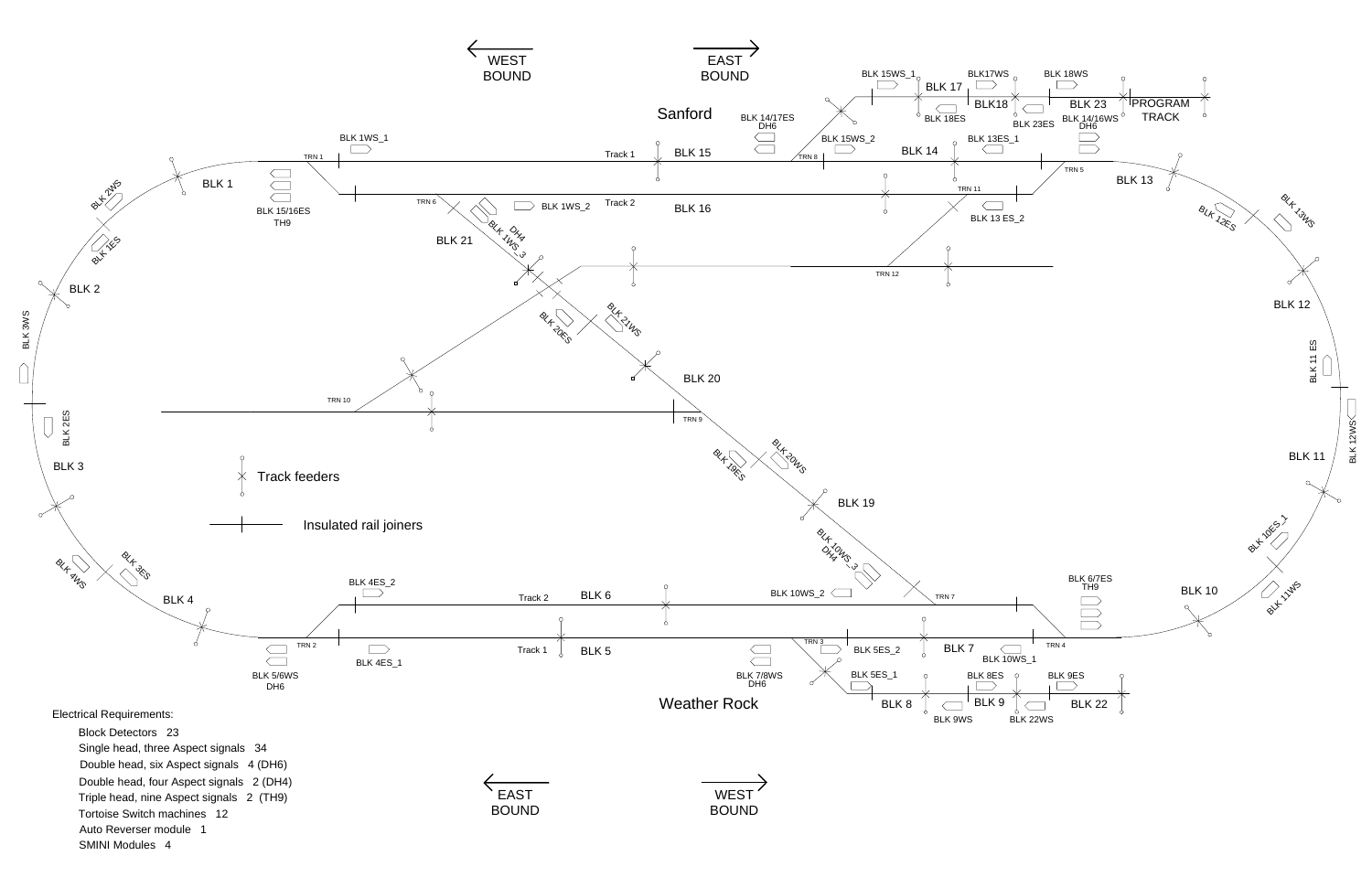$\mathsf{+}$ Match to "B"

Match to "A"